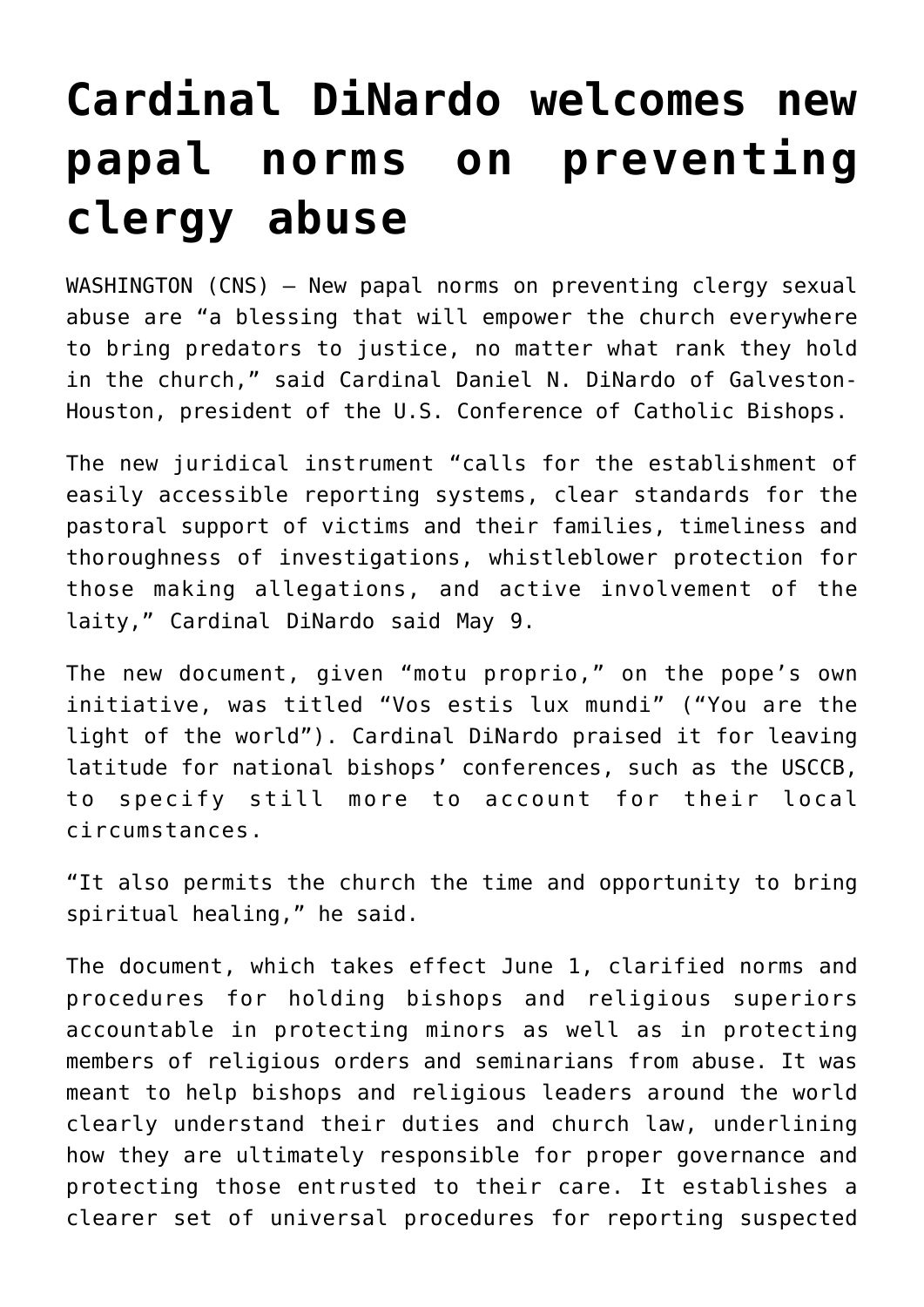abuse, carrying out initial investigations and protecting victims and whistleblowers.

"Today, Pope Francis ordered a worldwide response to the evil of sexual abuse," Cardinal DiNardo said.

"The Holy Father said a 'continuous and profound conversion of hearts is needed, attested by concrete and effective actions that involve everyone in the church.' Pope Francis was clear that this responsibility 'falls, above all, on the successors of the apostles.' As part of this responsibility, bishops also will be held accountable under the authority of this 'motu proprio,' which covers sexual abuse of minors or vulnerable persons, sexual acts compelled through the abuse of authority, and any cover-up of such crimes."

The cardinal said Pope Francis "made clear that protection and healing must reach all of God's children. Following on the meeting just two months ago of all episcopal conference presidents, the 'motu proprio' shows Pope Francis expects swift and comprehensive progress. For the church in the United States, the task before us now is to establish whatever is necessary to ensure the effective implementation of the 'motu proprio.' Our committees have already begun the work of preparing implementation measures for deliberation at the USCCB plenary assembly in June."

He noted the United States already had in place "the excellent foundation of the USCCB's Charter for the Protection of Children and Young People, the Essential Norms for Diocesan/Eparchial Policies Dealing with Sexual Abuse of Minors by Priests or Deacons, and the Statement of Episcopal Commitment, all of which date back to 2002."

"By embracing the painful experience of survivors and working on these new protections, let us pray we continue to grow into a stronger church," he said.

The U.S. bishops had planned to vote on their response to the